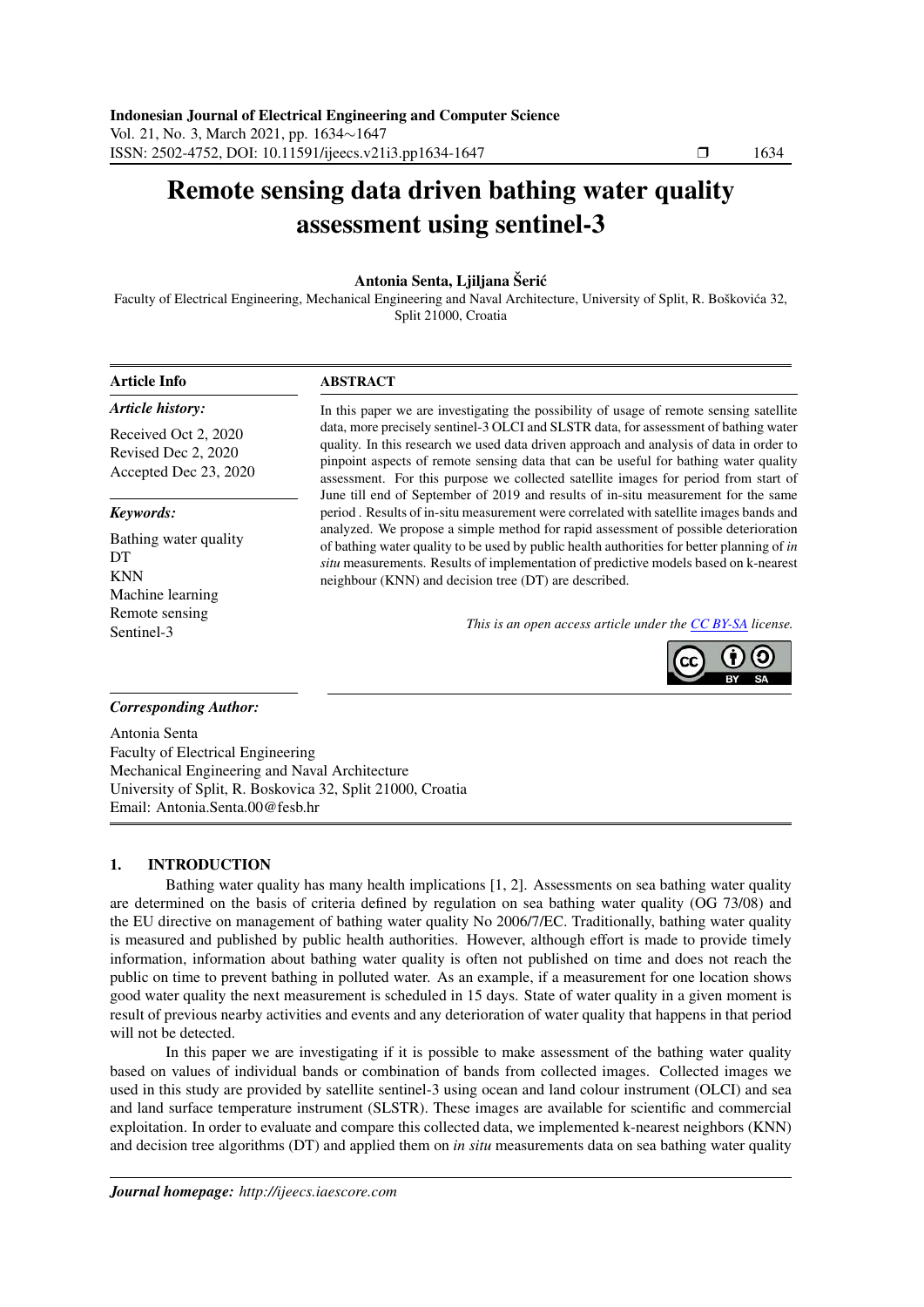at the beaches in the Republic of Croatia. This measurements data is public and published by Institute of Oceanography and Fisheries from Split, Croatia [3].

Responding quickly to events that pose a risk to human health is a remote sensing mission, so we propose a method and a software system to be used by authorities to make rapid assessment of bathing water quality and detect possible deterioration of bathing water quality to schedule additional *in situ* measurements when necessary. This tool would be beneficial for public health, since deterioration of bathing water quality would be detected more quickly than having only 15 days scheduled measurements. All of these research and implemented algorithms lead us to the first prototype of software system which will be used for classifying bathing water quality in the area in the Bay of Kaštela and the Brač channel.

### 2. RELATED WORK

Based on directive 2006/7/EC of the European parliament and of the Council, each member state of the European Union need to control coastal bathing water quality by measuring the concentration of Escherichia Coli, Intestinal Enterococci, Total Coliforms and Faecal Coliforms. The results of the monitoring of bathing water quality are disseminated to the public via web page [3, 4]. In recent years *data driven prediction* has found its application in many domains. *Model driven approach* requires hypothesis of physical background of phenomenon and modeled event, while *data driven approach* uses data and mathematical operations on large set of data to find laws and correlations between variables using statistics and filtering. Aside from *in situ* measurements, there is increasing number of the studies using remote sensing data and techniques for assessment of bathing water quality [5]. Their focus is on optical properties as well as chlorophyll [6], turbidity, total suspended matters [7] and dissolved organic matters [8]. Different sensors onboard satellites or aircraft platforms provide an opportunity to choose the most adequate one for the analyzing bathing water quality. In [9] authors used Landsat-8 thermal images for determination of bathing water quality.

Beside remote sensing techniques, there is a wide use of hyperspectral images from drone based coastal water quality monitoring. Specifically, hyperspectral monitoring can be used for measuring turbidity, colored dissolved organic matter (CDOM) and phytoplankton used for characterisation of the spectra of bacteria responsible for water quality [10]. In this paper we decided to use Sentinel-3 data as input data for assessment of bathing water quality on a case study area in the Bay of Kastela and the Brac channel.

# 3. MATERIALS AND METHODS

Thanks to the governments programs, such as Copernicus and NASA, there is a vast amount of freely available data which originates from a remote sensing. Remote sensing data comes from various sensors mounted on satellites. The data provided by sensors is characterized by wavelengths (bands or channels), time resolution and spatial resolution. Usually, a sensors measures several bands of wavelength in a single capturing. Specific bands or a combination of bands values can be used for detecting different phenomenon on the Earth surface. As shown in previous analysis, efforts have been made to find correct equations to measure features such as surface temperature, salinity and chlorophyll.

In this paper we investigate if we can identify features of various satellite bands that can indicate changes in bathing water quality. The whole work is strictly data driven - we examined changes in features of remote sensing signals in case of bad bathing water quality. We use data obtained from satellite sensors monitoring both land and sea and associate their values to measured water quality in search for indicators that can detect or predict incidents of lower bathing water quality.

The research question of this study can be formulated as. Is it possible to pinpoint relevant remote sensing bands for assessment of bathing water quality using data driven approach? To answer this question we selected a study area and appropriate data and performed a case study to demonstrate the data driven assessment of bathing water quality using data obtained from Sentinel-3 satellite and discussed results.

#### 3.1. Study area

The study area is located in the Bay of Kaštela and the Brač Channel, as shown in Figure 1. Both locations are located near the town of Split, which is the second largest city in the Republic of Croatia. The main motivation for using this study area was the exceedance of the limit values in summer of 2019 defined by Regulation on Sea bathing water quality (OG73/08) for the microbiological indicator Escerichia Coli and Enterococci. Having in mind these *in situ* results, we were encouraged to use remote sensing techniques,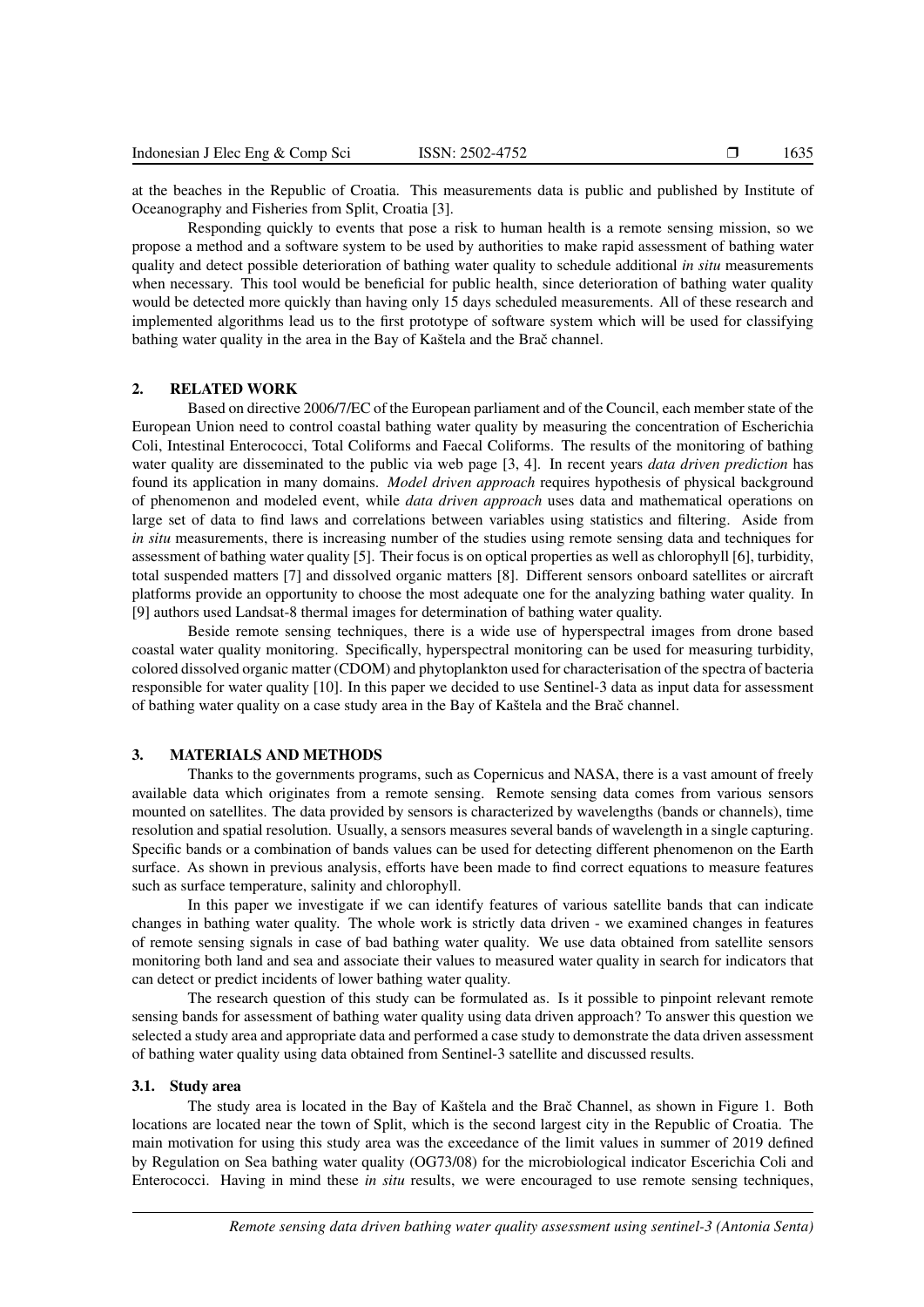machine learning algorithms and data mining, in effort to relate *in situ* data and data obtained from satellite image processing.



Figure 1. The satellite image (Sentinel-2 L2A) of study area

## 3.2. Data sources

In this study we used images related to Sentinel-3 SLSTR and OLCI instrument. The argumentation for using this specific satellite is that it provides the most suitable spatial and temporal resolution for the selected area and the time period of the study. Apart from spatial and temporal resolution, the availability of images for all bands via the API is another reason why we used the Sentinel-3 satellite for this study. For comparison, data originating from moderate resolution imaging spectroradiometer (MODIS) consists of two satellites, terra and aqua, has good time resolution, same as Sentinel-3 data, but worse spatial resolution for majority of bands so it wouldn't be a good choice for collecting and analyzing data for a short time period. Table 1 shows a comparison of the spatial and temporal resolution for the Sentinel-2, Sentinel-3, Landsat-8 and MODIS satellites data and shows that Sentinel-3 is the most suitable for our research.

| Satellite                    | <b>Temporal Resolution</b> | Spatial Resolution                                                 |      |
|------------------------------|----------------------------|--------------------------------------------------------------------|------|
| Sentinel-2                   | $\leq$ = 5 days            | 10m, 20m, and 60m, depending on the wavelength                     |      |
| Sentinel-3                   | $\leq$ = 2 days            | SLSTR: 500m for bands S1 to S6, 1km for bands S7 to S9, F1, and F2 | [12] |
|                              |                            | OLCI: 300m                                                         | [13] |
| Landsat-8<br>$\leq$ = 8 days |                            | 130m, thermal (100m resampled to 30m) and panchromatic (15m) bands | [14] |
| <b>MODIS</b>                 | $\leq$ = 2 days            | 250m (bands 1-2), 500m (bands 3-7), 1000m (bands 8-36)             | [15] |

Satellite Sentinel-3 is developed by european space agency (ESA) as a part of copernicus programme. Sentinel-3 is a satellite mission consisting of two satellites, Sentinel-3A and Sentinel-3B, developed to provide accurate and timely information for better measurements of sea surface topography, sea and land surface temperature and ocean and land surface colour. Four main instruments on Sentinel-3 spacecraft are Ocean and land colour instrument (OLCI), sea and land Ssurface temperature instrument (SLSTR), SAR radar altimeter (SRAL) and microwave radiometer (MWR) [16]. The motivation to use sensors related both to the sea and land remote sensing is found in the fact that the locations of measurements where we inspect bathing water quality are located on waters in near vicinity of land. Bathing water can be considered as an interface between land and sea and its current state is influenced by both sea and land features.

Images related to SLSTR instrument have 11 bands from which nine are spectral bands S1-S9 and two additional bands are optimised for fire monitoring F1 and F2. Spatial resolution of images obtained by this instrument is 500 m for bands S1 to S6, 1km for bands S7 to S9, F1 and F2. Revisit time for SLSTR is less than or equal to one day using both satellites. OLCI instrument has 21 spectral bands, ranging from the visible to the near-infra-red (400 nm to 1020 nm). Spatial resolution for this instrument is 300 m, while revisit time is two days using both satellites [16].

All images collected from these satellites are taken in period of June 1<sup>st</sup> 2019 to October 1<sup>st</sup> 2019, with cloud cover percentage less than 20% for SLSTR images. Data acquired by OLCI and SLSTR sensors are available on Sentinel Hub EO Browser [17]. Measurements for Sentinel-3 SLSTR are processed at Level

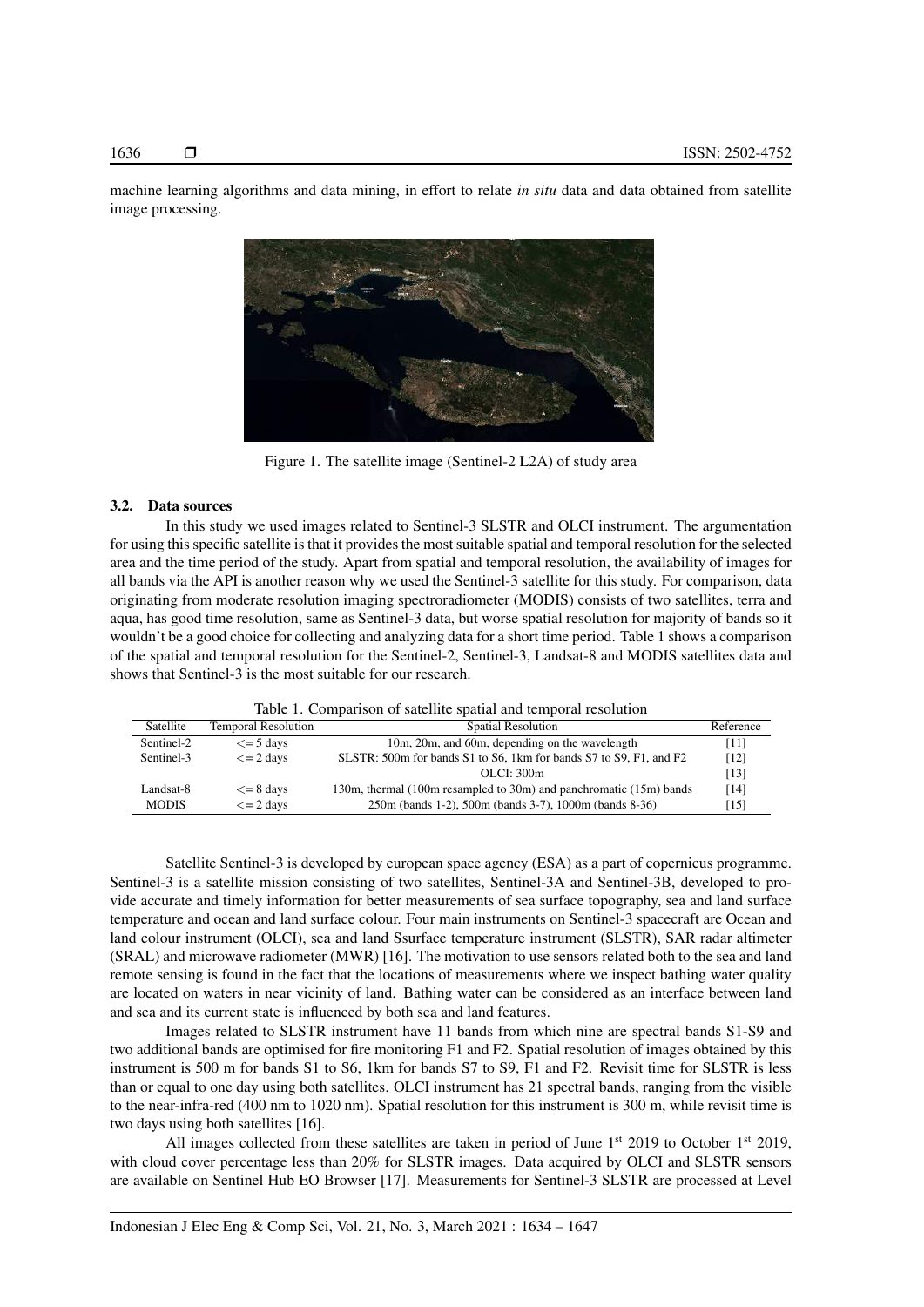1B and represent top of atmosphere reflectance or brightness temperature, while data acquired with the OLCI sensor are at full resolution and processed at Level 1 reflectance. Locations of interest are related to geographical coordinates of *in situ* measurements locations for which we have available data published by Institute of Oceanography and Fisheries from Split, Republic of Croatia [18]. The band values for each location of the study area were extracted from each image. Web scrapping, data filtering, consolidation and all data manipulation was automated in Python [19] scripts.

#### 3.3. Methodology

The methodology consists of several phases required to obtain results, and in this section we will describe: data collection and consolidation, implementation of machine learning techniques for assessment and prediction of bathing water quality.

#### 3.3.1. Data collection and consolidation

The Sentinel-3 satellite, due to its short revisit time, is ideal for extracting data that is time-continuous. This satellite sensors also have good spatial resolution suitable for a small study area. Acquisition of bathing water quality data is done by web scrapping from the web site of Institute of Oceanography and Fisheries from Split, Croatia. The quality of bathing water at a particular location can have one of four ratings: *excellent*, *good*, *satisfactory*, and *unsatisfactory*. *In situ* measurement is performed every 15 days unless the measurement shows pollution. In case of lower quality, measurement is done every day until the results are improved. Due to the very small number of different ratings of samples for individual locations, we replaced these four classes of ratings with two ratings, in a manner that excellent rating is denoted as *good*, and all other ratings are considered suboptimal and denoted as *notGood*.

Remote sensing data was also retrieved using a web API from the Sentinel Hub EO Browser [17]. Images were collected in .tiff format georeferenced in the WGS 84 coordinate system (EPSG: 4326). Collected images coverage corresponds to study area and selected time period - from June  $1^{st}$  2019 till October  $1^{st}$  2019. The values of each band for the observed time period were extracted from image related to the location (latitude and longitude) of the *in situ* measurement.

We constructed data set where each measurement represent a sample of data. Sample is described by features of *in situ* measurement and values of each band for that day for two instruments of Sentinel-3 satellite. Each sample is described with a set of features: the measurement date, the bathing water quality score, and the band value for the observed measurement. The Table 2 shows the number of samples with respect to bathing water quality evaluation and used instruments of Sentinel-3 satellite. In this way we associated each measurement with a series of values of satellite sensor bands [20].

Table 2. The number of consolidated data samples in period of 1st June 2019 to 1st October 2019

| Evaluation | <b>SLSTR</b> | OLCI |
|------------|--------------|------|
| good       | 865          | 475  |
| notGood    | 119          | 32   |
| Total      | 984          | 507  |
|            |              |      |

#### 3.3.2. Data analysis and preprocessing

In this section we will present behaviour of all bands, separately for SLSTR and OLCI instruments. We used all available data collected from satellite images consolidated with*in situ* measurements, so we could get two classes of bathing water quality, where one is classified as *good* and other is classified as *notGood* bathing water quality. Figures 2 and 3 present graphs of data distribution for instruments SLSTR and OLCI, corresponding bands values and bathing water quality scores. SLSTR data distribution shows that distribution of values for *good* and *notGood* bathing water quality are most distinctive for bands S5 and S6. Similarly OLCI instruments bands value distribution graph shows the most distinctive values for bands B7, B8, B9, B10 and B11.

After analysis of the distribution of all bands values in order to select bands appropriate for classification problem, we decided to analyse bands behaviour in time domain for two locations, for which we knew that overall rating was *notGood* opposed to those whose overall rating was *good*. To perform further analysis we singled out two locations: one located at Kamp in Kaštel Gomilica that was rated with an overall rating as *notGood* and the other located at Zvončac in Split with overall rating as *good*. We collected values from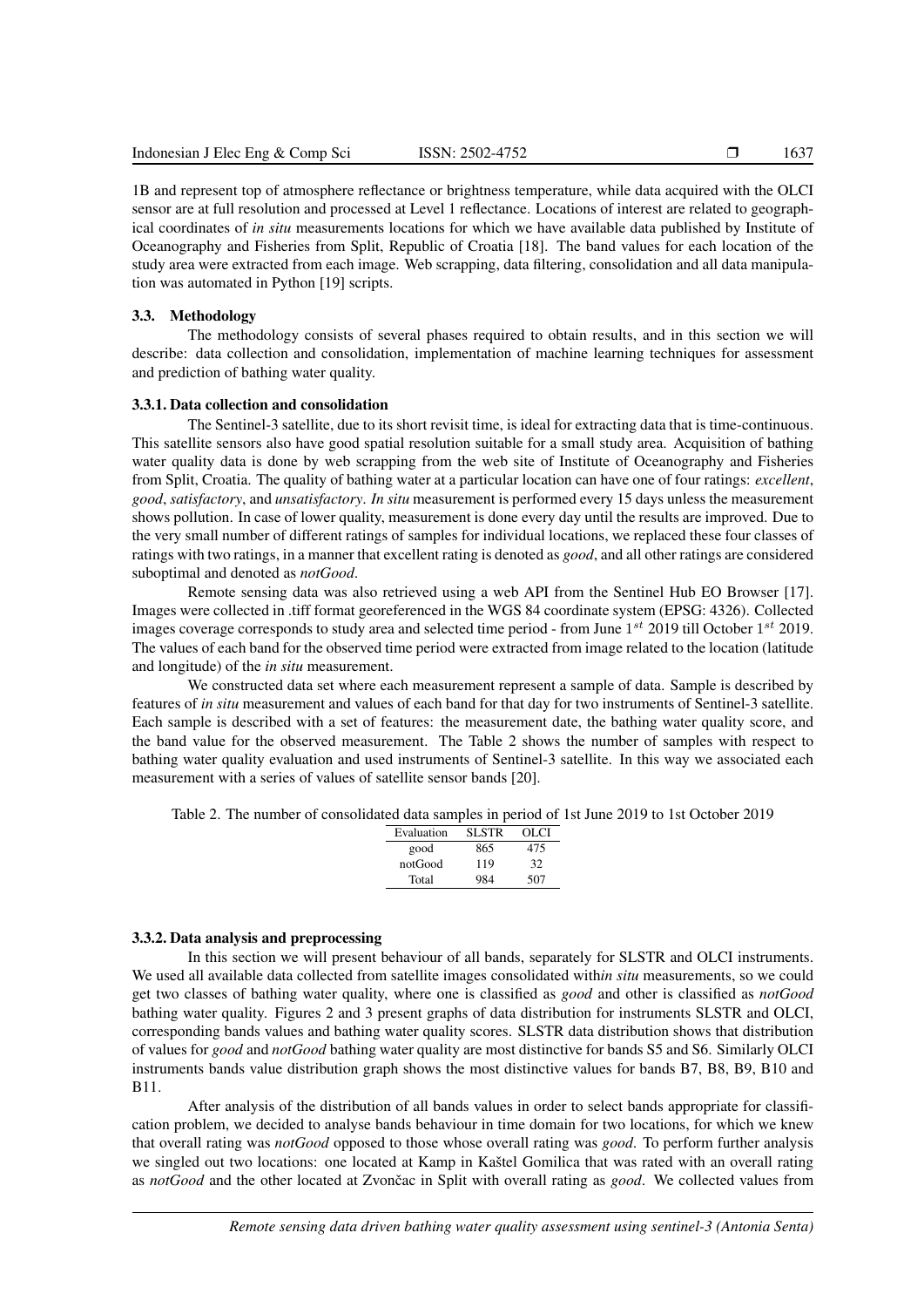SLSTR and OLCI satellite instruments bands that correspond to selected two location for the continuous time period from July 1<sup>st</sup> 2019 to August  $31<sup>st</sup>$  2019. Based on the extracted data, we created time graphs of band values for each location and tried to isolate bands whose values deviated the most for locations with *good* and *notGood* bathing water quality. The time series graphs for all bands for both locations are shown below, one for SLSTR instrument, as shown in Figure 4 and the other for OLCI instrument, as shown in Figure 5.

The SLSTR graph in Figure 4 shows the inconsistency in the bands values during 13 July 2019 to 16 July 2019 and 23 August 2019 to 27 August 2019, especially for bands S5 and S6. Based on the band value graphs and *in situ* data measurements of bathing water quality, we can notice that inconsistency in the data of band values usually occurred during the time, before, or after the determined bathing water pollution.

In Figure 5 we can notice the change of OLCI bands values for the period from August 20, 2019 till September 7, 2019. A sudden change in bands values can be read for August 30, 2019, where the peak of the line representing *notGood* bathing water quality is higher than the line representing *good* bathing water quality. If we pay attention to the previous values of these two lines before the isolated peak, we can conclude that up to that point the band values were following the same trend in periods when both locations had satisfactory measurements.

Based on these observations, we can conclude that our analysis for all locations and for two singled out locations picks out the same bands that have deviation in values between *good* and *notGood* measurements. We choose bands S5 and S6 for SLSTR and B7, B8, B9, B10, B11 for OLCI instrument for further modeling of more accurate algorithms for prediction of bathing water quality. This approach aims toward development of a software system for remote sensing screening of bathing water quality prior to *in situ* measurements. Such a system can be used as a tool for scheduling *in situ* measurements, focused on the locations where deterioration of bathing water quality is suspected.



Figure 2. SLSTR-data distribution of all bands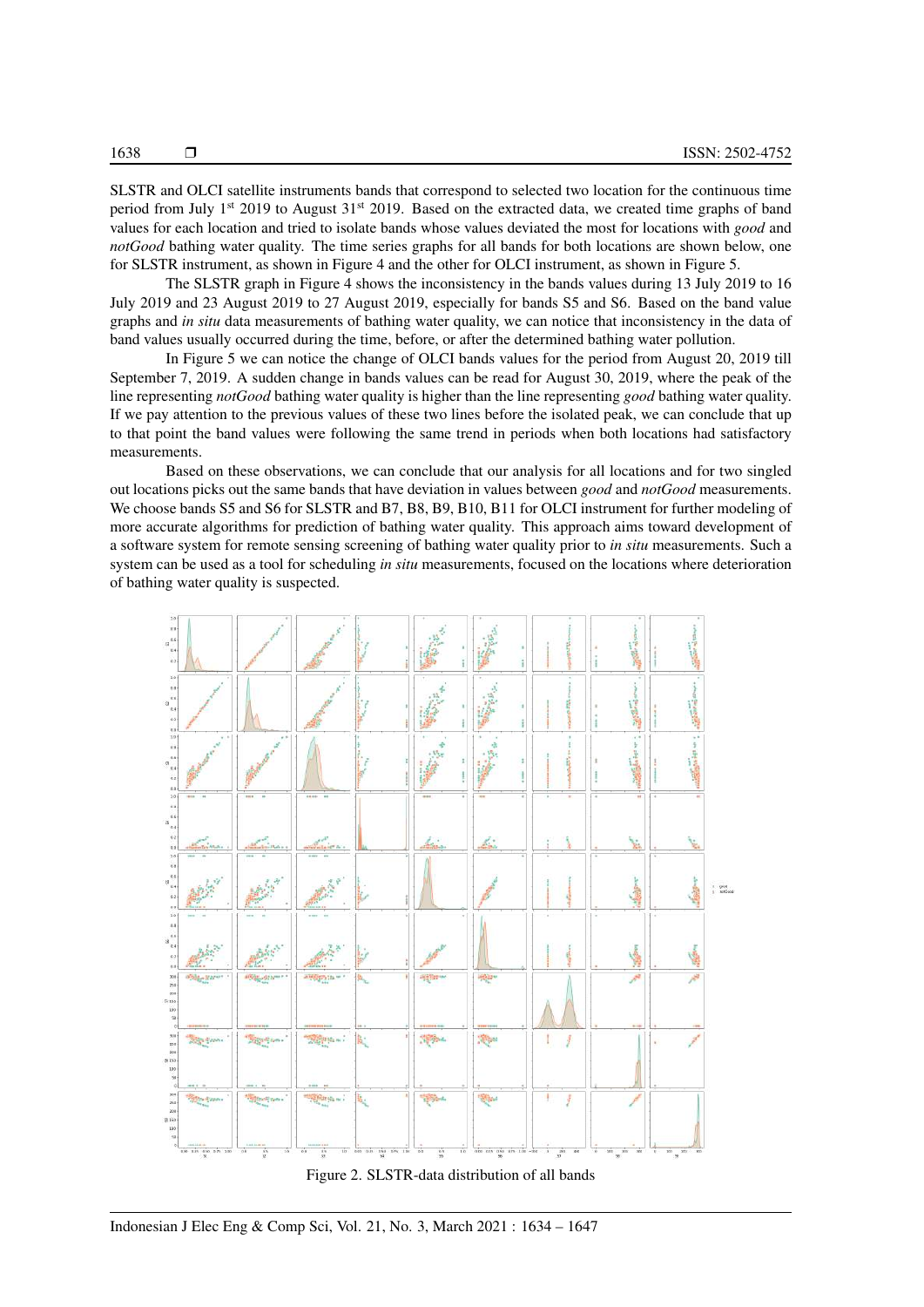

Figure 3. OLCI-data distribution of all band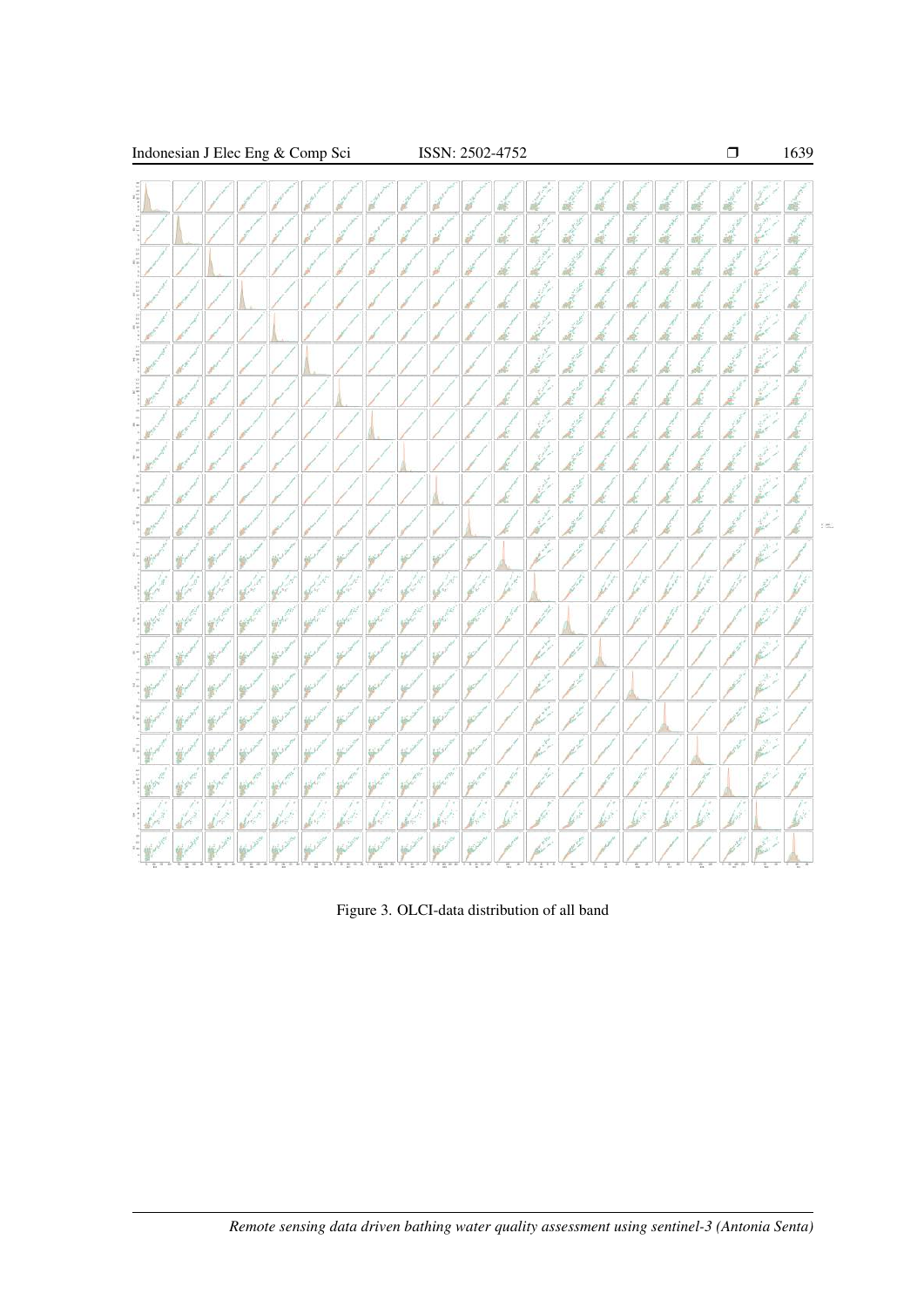

Figure 4. Time series graph of all bands of SLSTR instrument for two selected locations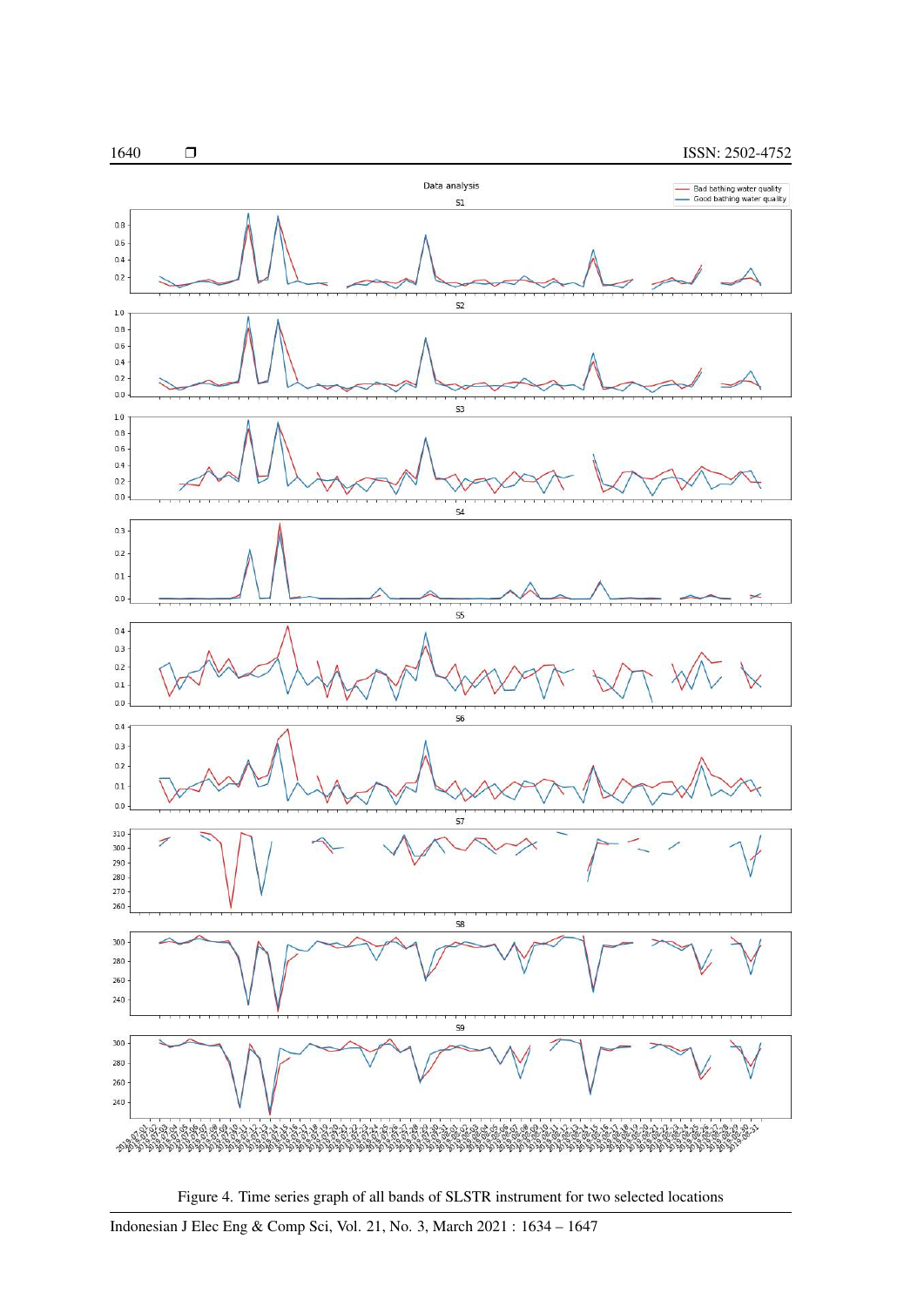

Figure 5. Time series graph of all bands of OLCI instrument for two selected locations

# 3.3.3. Implementation of assessment and prediction

In this paper we implemented two machine learning algorithms. K-nearest neighbors and decision tree classification as a tools for predictive modeling. Both of these algorithms are good recognition techniques and are widely used for analysis and predictions in remote sensing data sets [21].

K-nearest neighbors (*KNN*) algorithm [22] is an efficient lazy learning algorithm widely applied in pattern recognition and data mining in machine learning classification. It is analytically tractable and highly adaptive to local information. KNN algorithm uses the closest data points for estimation. For each data point the algorithm checks against the training table for the KNN. Since each data point is independent of the others, the execution of search and score can be conducted in parallel. Samples for training are stored in an n-dimensional space. When an unknown test label is given, the KNN classifier searches these samples which are closest to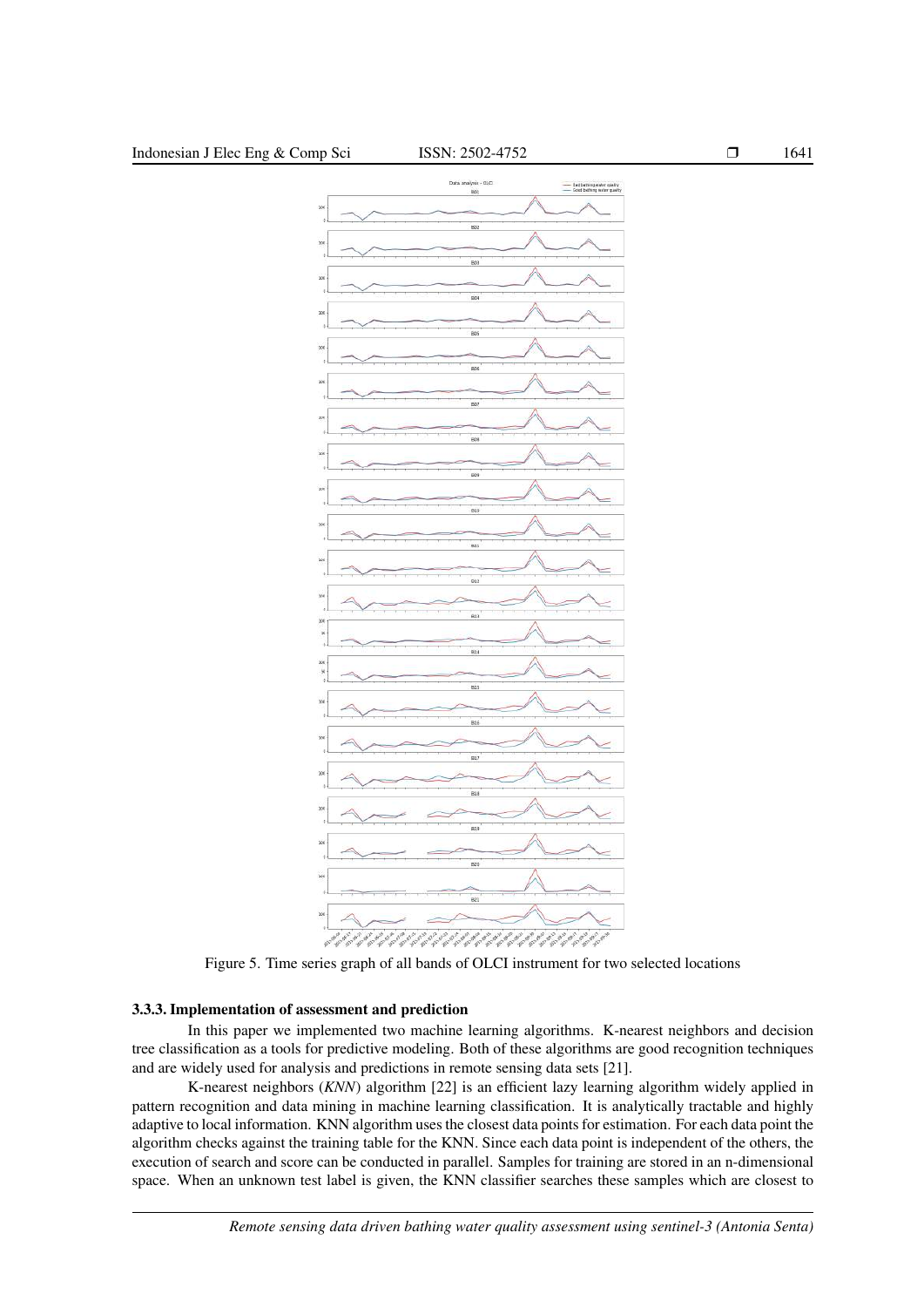the unknown sample. Closeness is in this paper defined in terms of Euclidean distance. Euclidean distance closeness was calculated on the basis of the band values and not geographical closeness.

Decision tree (DT) classification algorithm [23] creates a tree model from the data. Model is created by using values of only one attribute at a time. Tree structure is made of root (formed from all of the data), internal (splits) and leaf nodes. Each node in a decision tree has only one parent node and two or more descendant nodes. The algorithm sorts the data set on the attribute's value and then looks for regions in the data set that clearly contain only one class and mark those regions as leaves. For the remaining regions that have more than one classes, the algorithm chooses another attribute and continues the branching process with only the number of instances in those regions, until it produces all leaves or there is no attribute that can be used to produce one or more leaves in the conflicted regions.

These two algorithms were first applied to data set consisting of all bands of OLCI and SLSTR instrument and results are discussed. After the discussion, we selected distinguished bands values based on data analysis of all bands for all locations and two singled out locations described in section 3.3.2. The results of the applied algorithms will be depicted below.

### 4. RESULTS AND DISCUSSION

In this section the analysis performed on prepared data set will be presented and the results discussed. The discussion is aimed towards argumentation whether selection of smaller subset of bands can be more useful for assessment and prediction of bathing water quality.

# 4.1. Predictive models used on all SLSTR bands

The data set constructed from the SLSTR instrument, raw bands images are used as an input set for K-nearest neighbor and Decision tree algorithms. For each algorithm, obtained results show influence of the individual bands of the SLSTR instrument in decision if sample will be classified as *good* or *notGood*. Since the data set we used for training the models is imbalanced-selected case study area has much larger number of *good* measurements then *notGoot* we trained models with 50% of our data set, and used remaining 50% for evaluation of results. We created a confusion matrix for each of the algorithms (KNN and DT) which shows the performance of the classification model on a set of test data, for which the true values are known. The results of the confusion matrix of both algorithms are shown on Figure 6 and 7. Both of these algorithms are highly accurate, but since data set is imbalanced, model can fail to identify negative labels [24]. In our study, Decision tree algorithm produced better and more precise results than K-nearest neighbor algorithm. The reason for this is that decision tree algorithm identifies many more true positive values than the K-nearest neighbor algorithm does, so even if accuracy of decision tree algorithm is smaller than accuracy of K-nearest neighbor algorithm, true positive and false positive values are in better ratio and make accuracy more reliable.



Figure 6. KNN algorithm for SLSTR data, (a) Classification report, (b) Normalized confusion matrix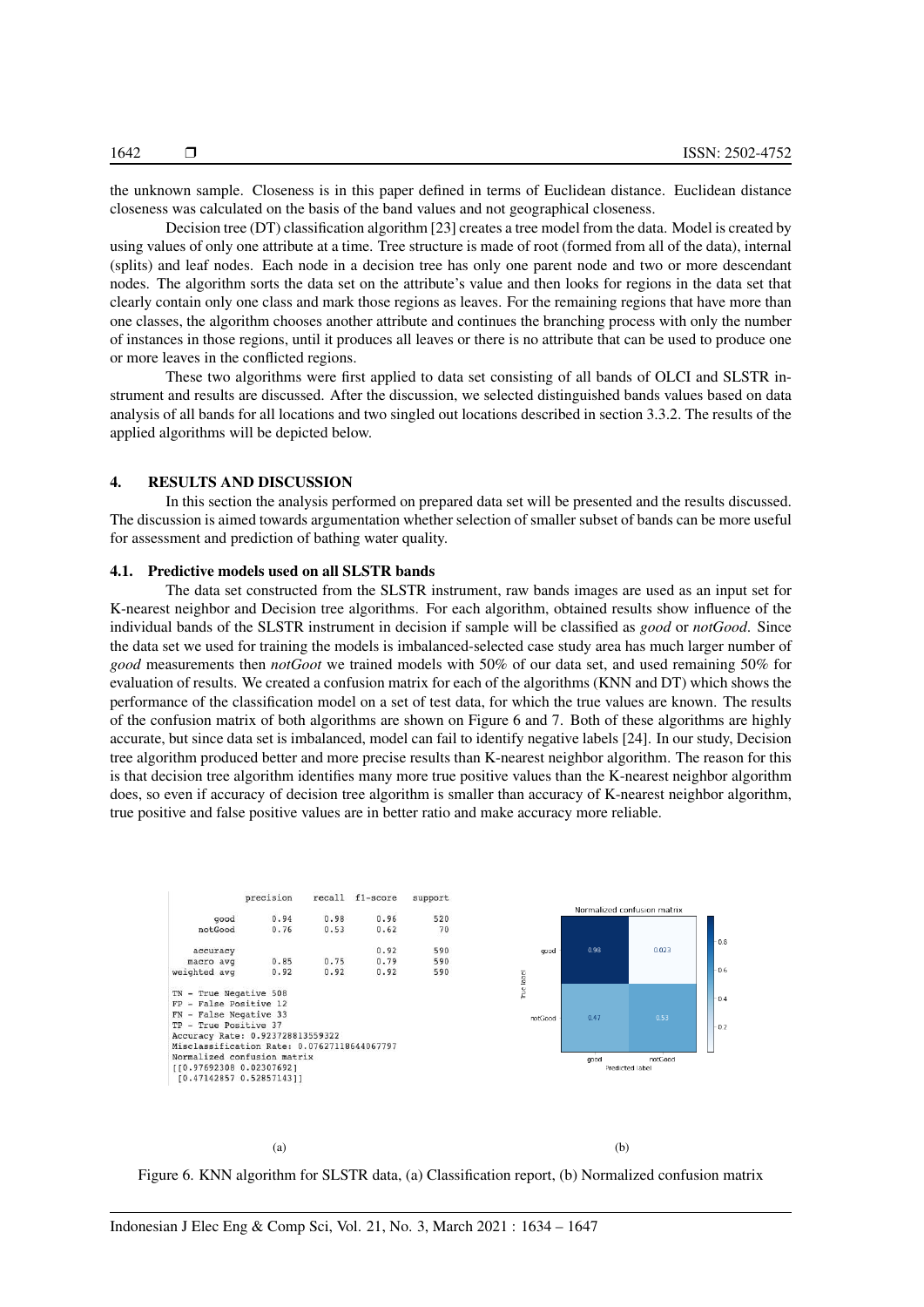

Figure 7. DT algorithm for SLSTR data, (a) Classification report, (b) Normalized confusion matrix

#### 4.2. Predictive models used on all OLCI bands

We performed the same methodology on data from OLCI instrument and implemented K-nearest neighbor and Decision tree algorithms. Amount of SLSTR data is almost double in volume compared to OLCI data because of the OLCI instrument's larger revisit time. Also, OLCI data is even more imbalanced, where data classified as having *good* bathing water quality is in the majority compared to data classified as having *notGood* bathing water quality. The results of the applied K-nearest neighbor and Decision tree algorithms are shown on Figure 8 and 9.

Confusion matrix for both algorithms applied to OLCI data shows high accuracy. But if we look closely, we will notice that because of imbalanced data set, neither of these two models are suitable for predicting deterioration of bathing water quality based only on OLCI data. True positive values in regards to true negative values are in the minority, so our accuracy is not reliable parameter, although it has a high value. Our intuition was that both instruments - OLCI typically used for ocean monitoring and SLSTR typically used for land monitoring should be used for bathing water quality assessment since specific area of interest is located near interface between land and sea.



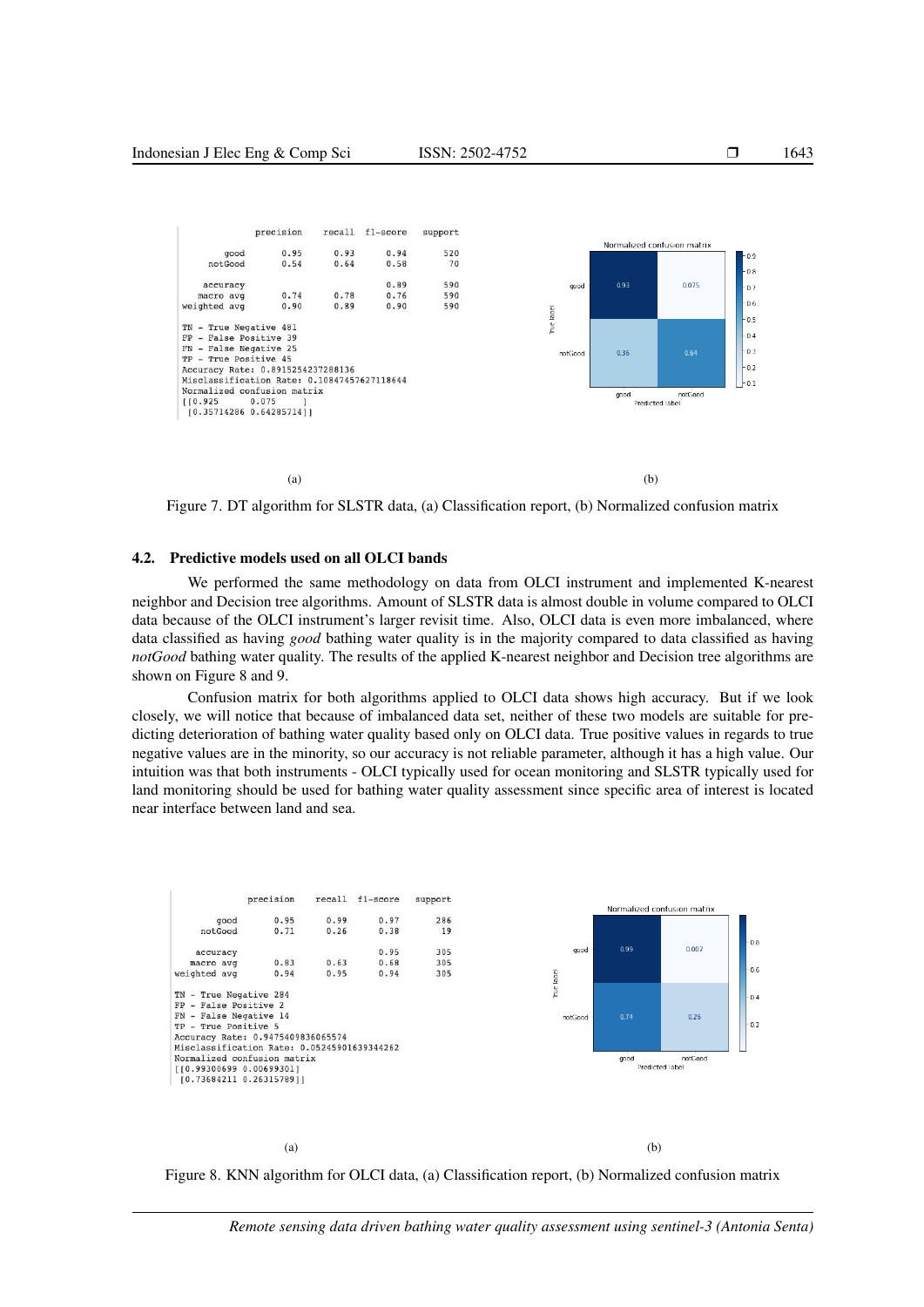

Figure 9. DT algorithm for OLCI data, (a) Classification report, (b) Normalized confusion matrix

### 4.3. Predictive models used on selection of bands

Based on the analysis of individual bands from section 3.3.2., we decided to extract only the bands where the largest differences in relation to *good* and *notGood* bathing water quality were observed. Similar to previous analysis of data using algorithms, data used for training K-nearest neighbor and decision tree algorithms using only selected bands is also imbalanced in a way that there is much more data with *good* evaluation of bathing water quality. Data were obtained by merging data from the SLSTR and OLCI instruments based on the date and location of the measured satellite values of the selected bands. The bands taken for processing from the SLSTR instrument are S5 and S6, and from the OLCI instrument are B7, B8, B9, B10 and B11. Figure 10 shows difference of distribution of values for selected bands for *good* and *notGood* measurements.

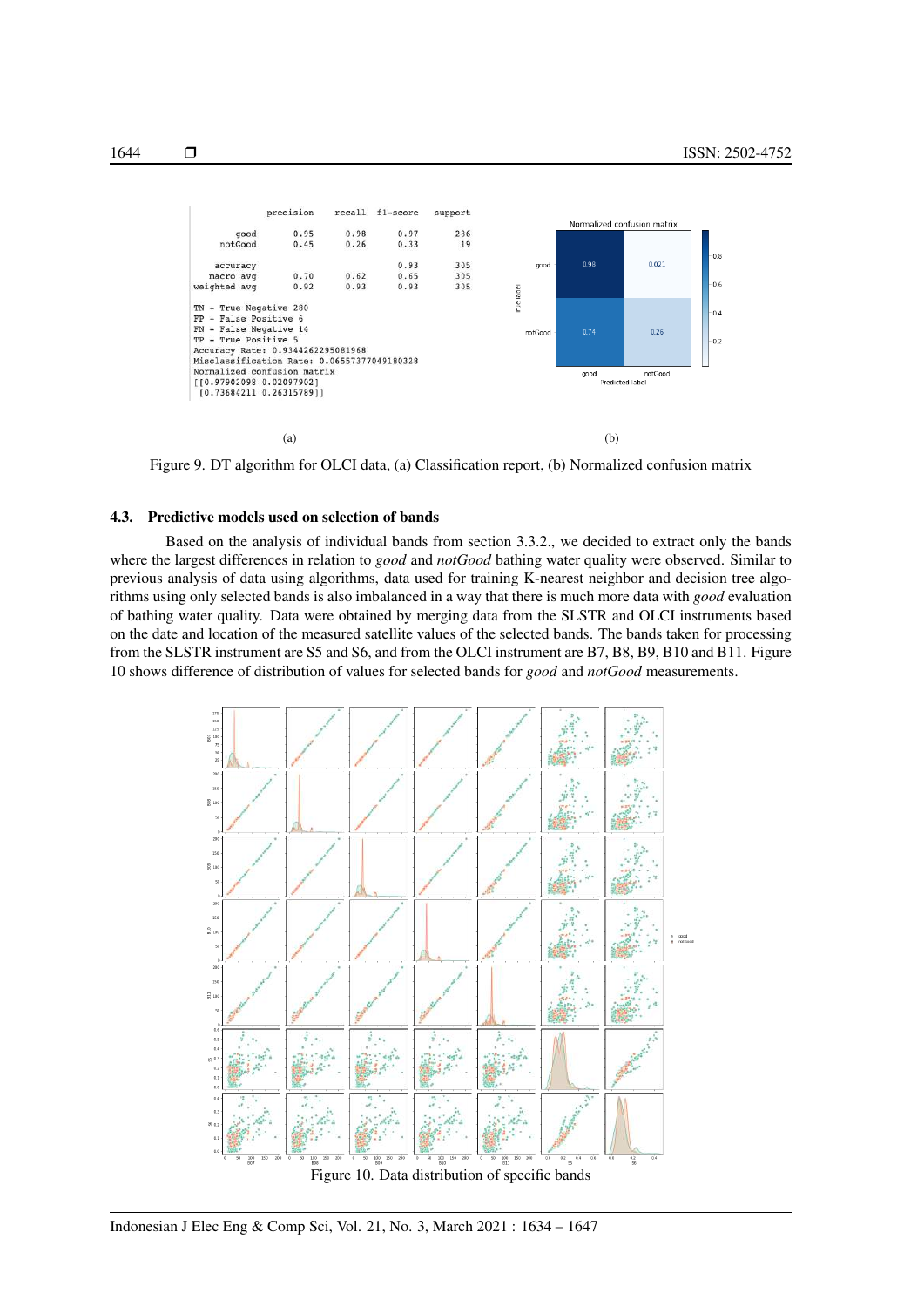Another interesting observation is that bands we selected based on data analysis are the same bands that are used in calculation of indices that are somehow related to bathing water quality. For example, bands B8 and B11 are used in calculation of chlorophyll index *a* (*chl-a*) [25], total suspended matter (TSM), coloured dissolved organic matter (CDOM) and secchi [26]. So, these bands are already proven to have influence on water quality parameters [27]. One more reason why are this indices are good parameters for assessment bathing water quality is that they are optical properties of the bathing water and affect the rapid reaction if bathing water contamination occurs. These properties varies over a quite wide range on interface between land and sea. As we expected, the results shown by confusion matrix for evaluation of KNN and DT based models on selected bands is more promising for intended use than previous models Figure 11 and 12.



Figure 11. KNN algorithm results for specific bands, (a) Classification report, (b) Normalized confusion matrix



Figure 12. DT algorithm results for specific bands, (a) Classification report, (b) Normalized confusion matrix

We consider that the prediction of bathing water quality using both algorithms on selected bands is more accurate then the prediction based on all bands, because it has significantly higher effect for determining the value of bands which are sensitive and have small difference between values of bands representing *good* and *notGood* bathing water quality. The nature of the task of predicting deterioration of bathing water quality is such that we prefer to have higher rate of false positive as opposed to false negative errors. Evaluation of a model trained on selected bands with DT algorithm shows best value for recall of *notGood* measurement and is the best candidate for implementing a software tool for early screening of bathing water quality.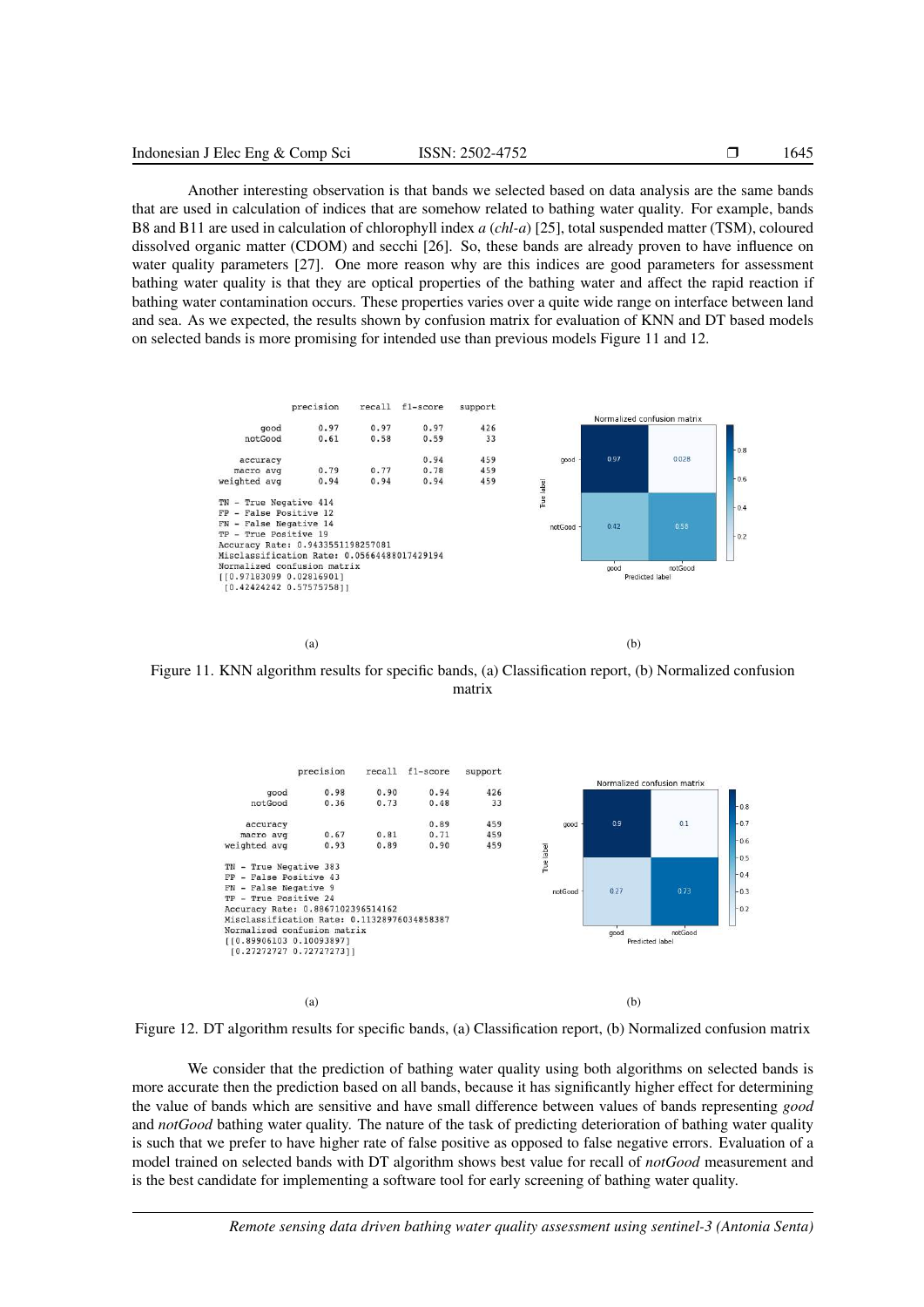# 5. CONCLUSION

This paper presents preliminary results of remote sensing data analysis aimed towards assessing bathing water quality from remote sensing data. The method provided analysis of bands values behaviour for different aspects of bathing water quality. Since we used only raw bands values, the lack of this method can be various adverse weather events and cloud coverage, which are optical parameters that affect the bands values of the individual image. Because of this parameters we decided to use only data set of images with cloud coverage less than 20%. The results of this study indicate that it could be possible to construct a predictive model based on remote sensing data for assessment of bathing water quality since remote sensing data covers aspects of land and sea parameters. Due to small amount of data caused by the small number of *in situ* measurements, results of K-nearest neighbor and Decision tree algorithms constructed in this study can not be generalized. Based on these results we certainly got a broader picture of bands values behavior and limitations, resulting in applying the algorithms to a smaller, but more reliable data set. K-nearest neighbor and Decision tree algorithms display reliable confusion matrix for selected bands, even though confusion matrix has accuracy close to 95% for K-nearest neighbor algorithm and close to 90% for Decision tree algorithm. The method provided in this paper uses many simplifications in time and space dimensions, because only point of data associated with measurement point was taken into account. In future work this will be extended by approximation of band values based on image before and after*in situ* measurement point, when image for the date of measurement is not available. Also, we could increase volume of data using bands values extracted from images taken from different satellites, which will complete time flow and spatial coverage of data. It is reasonable to conclude that higher volume of data would provide more precise and applicable algorithms results for better prediction of bathing water quality. More sophisticated algorithms for model training will also be investigated in future work.

# 6. ACKNOWLEDGEMENTS

This research was supported through project CAAT (coastal auto-purification assessment technology), funded by the European Union from European Structural and Investment Funds 2014.–2020., Contract Number: KK.01.1.1.04.0064.

#### REFERENCES

- [1] C Nelson and AT Williams. Bathing water quality and health implications. *WIT Transactions on Ecology and the Environment*, 20, 1997.
- [2] V. J. Cabelli, A. P Dufour, L. J. Mccabe, and M. A Levin. Swimming-Associated Gastroenteritis and Water Quality. *American Journal of Epidemiology*, 115(4):606–616, 04 1982.
- [3] Institute of Oceanography and Fisheries. Assessment of sea bathing water quality. (accessed April 7, 2020). http://baltazar.izor.hr/plazepub/kakvoca $\det$
- [4] European Union. Directive 2006/7/EC of the European Parliament and of the Council of 15 February 2006 concerning the management of bathing water quality and repealing Directive 76/160/EEC. *Office Journal of the European Union*, (64/37), 2006.
- [5] Abdiel E. Laureano-Rosario; Andrew P. Duncan; Erin M. Symonds; Dragan A. Savic; Frank E. Muller-Karger. Predicting culturable enterococci exceedances at Escambron Beach, San Juan, Puerto Rico using satellite remote sensing and artificial neural networks. *Journal of Water and Health*, 17(1):137–148, 2019.
- [6] Watanabe Fernanda; Alcântara Enner; Rodrigues Thanan; Rotta Luiz; Bernardo Nariane; Imai Nilton. Remote sensing of the chlorophyll-a based on OLI/Landsat-8 and MSI/Sentinel-2A (Barra Bonita reservoir, Brazil). *Anais da Academia Brasileira de Ciências*, 90(2, Suppl. 1), 2018.
- [7] A.G.Dekker; R.J.Vos; S.W.M.Peters. Comparison of remote sensing data, model results and in situ data for total suspended matter (TSM) in the southern Frisian lakes. *Science of The Total Environment*, 268, Issues 1–3:197–214, 2001.
- [8] Saleh T Daqamseh, Biswajeet Pradhan, Anas Al-Oraiqat, Maan Habib, et al. Modis derived sea surface salinity, temperature, and chlorophyll-a data for potential fish zone mapping: West red sea coastal areas, saudi arabia. *Sensors*, 19(9):2069, 2019.
- [9] El Khalil Cherif, Farida Salmoun, Francisco Javier Mesas-Carrascosa, et al. Determination of Bathing Water Quality Using Thermal Images Landsat 8 on the West Coast of Tangier: Preliminary Results. *Remote Sensing*, 11(8):972, 2019.